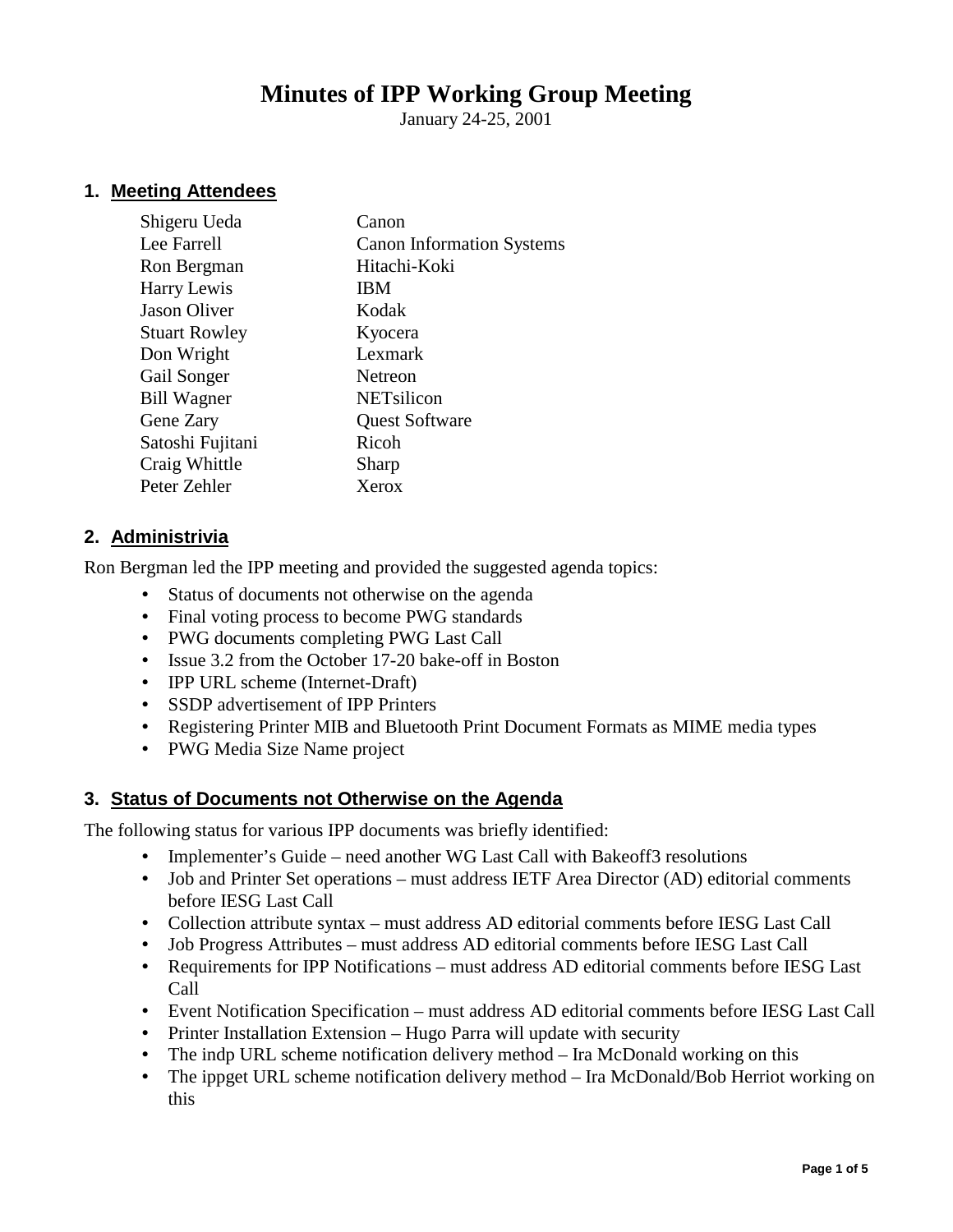The group reviewed the comments from AD Ned Freed (refer to his Dec 5 e-mail: "AD review of a bunch of IPP documents".), reviewing some of the group could not understand why these comments had not yet been addressed and/or included in the Internet-Draft documents. It was suggested that Tom Hastings should be contacted to determine the reason for any delay or obstacles preventing this progress.

ACTION: Tom Hastings will address/incorporate the AD comments and update the Internet-Drafts.

## **4. Final Voting Process to Become PWG Standards**

Two of the three documents that were recently voted on for acceptance as PWG specifications were approved:

- IPP "output-bin" attribute extension
- IPP "finishings" attribute values extension

Peter Zehler explained that there was a complaint about the Override Attributes for Documents and Pages document, resulting in a few changes:

- The document will be classified as "Experimental"
- The conformance section will change to allow support of document exceptions, without support of page exceptions

ACTION: Don Wright will investigate a process for classifying "Experimental" specification documents within the ISTO/PWG.

## **5. PWG Documents Completing PWG Last Call**

It was explained that the IPP Production Printing Attributes - Set1 document received no negative comments, so it will proceed to the next step, PWG-IPP balloting.

# **6. Issue 3.2 from the October 17-20 Bake-off in Boston**

At the previous meeting, "Resolution 2" was proposed and agreed:

• Resolution 2 allows the vendor to determine when a challenge is issued. The vendor is free to use the contents of the HTTP request to determine if the operation mandates a challenge. The client must accept and respond to a challenge at any time.

However, in subsequent e-mail and teleconference(s), it was suggested that this solution is invalid—and the issue remains open.

After discussing the topic with Larry Masinter, [ex-]Chair of the HTTP WG, some people are not convinced that Resolution 2 is invalid.

The group had a long discussion of the possible alternatives—connection-based or content-based, including a review of Carl Kugler's January 16 e-mail: "Bakeoff issues 3.1 and 3.2."

Bill Wagner noted that this issue revolves around the interpretation of allowable HTTP behavior—and perhaps should be out of scope for the IPP WG. Since the group has already resolved that sending a zero-length POST is invalid, he believes that the *interoperability* issue should be closed.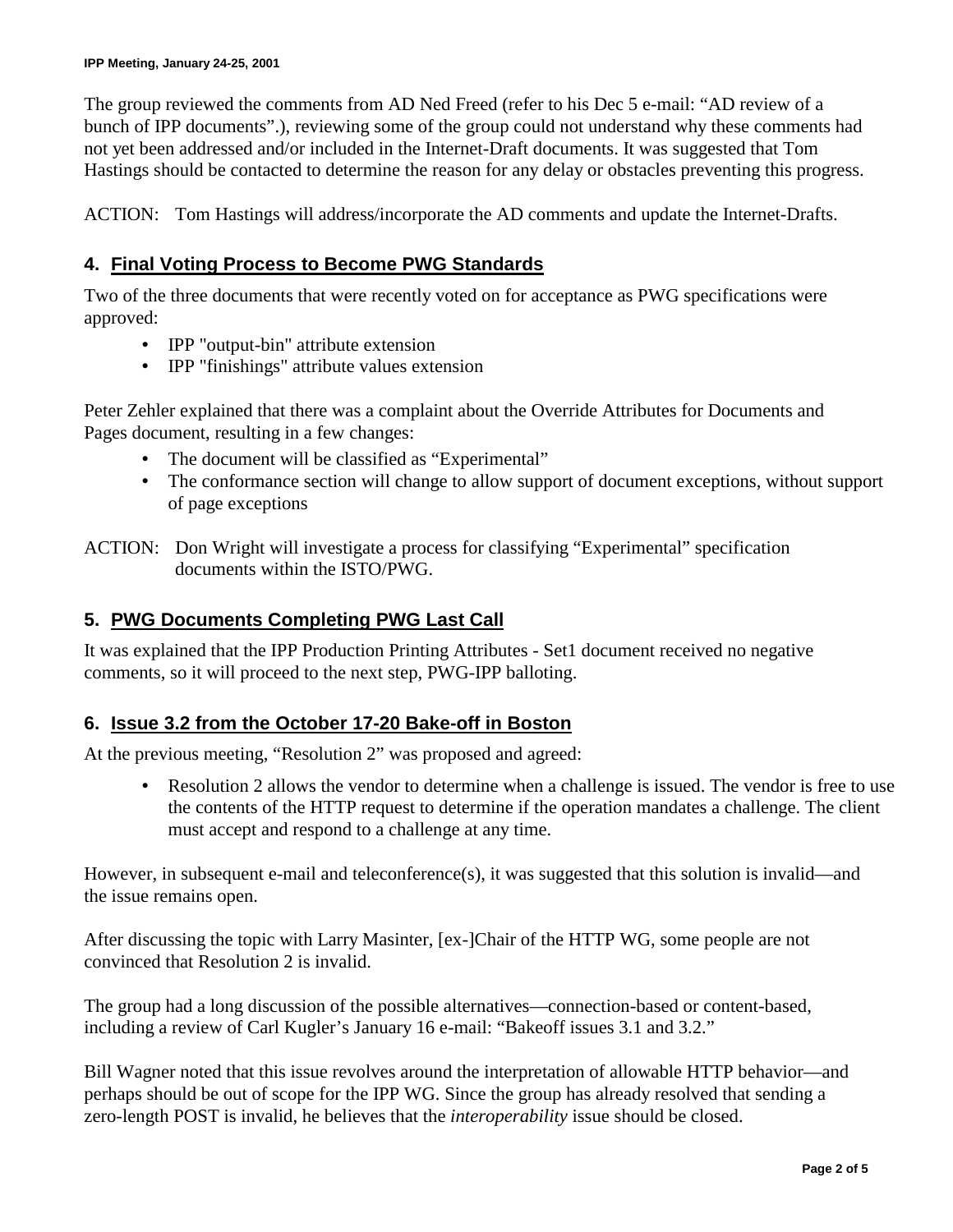After further discussion of Bill's observation, the group agreed to be silent about HTTP interpretation. Instead, it was suggested that a comment in the Implementer's Guide should be added to clarify the possible different behaviors that could be expected.

ACTION: Pete Zehler and Tom Hastings will update the Implementer's Guide to reflect the possible concerns related to Issue 3.2 of the Bakeoff.

It was noted that a Validate Job command will successfully generate a challenge—regardless of how the HTTP security might be implemented.

# **7. IPP URL Scheme (Internet-Draft)**

The group reviewed Bob Herriot's January 15 and 17 e-mail messages about "comments on http://www.ietf.org/internet-drafts/draft-ietf-ipp-url-scheme-00.txt."

The following modifications were agreed:

- Add the clause, "unless explicitly configured by system administrators or site policies" to Section 5.2 Conformance Requirements for IPP Printers.
- Include an explanation of what "host" and "path" mean in the context of a printer. A new section 4.2 should be created to include Bob's [possibly modified] proposed text.
- Should clarify that the scheme "ipp" applies only to the transport and encoding defined by RFC 2910 and successor documents. [If the IPP model (RFC 2911) is the basis for some other transport (e.g. BEEP) or some other encoding (e.g. XML), a new scheme with a name other than "ipp" must be defined.]

A few people indicated confusion about why Ira "… was directed to REMOVE discussion of backward compatibility with IPP/1.0, because the IETF documents (RFC 2565/2566) for IPP/1.0 do not specify the use of the 'ipp:' URL scheme (although many implementations of IPP/1.0 correctly accept and process 'ipp:' URL schemes in clients and servers)."

After some discussion—and disagreement with Ira's rationale—the group agreed to put this information back into the ipp-url-scheme document.

Don Wright objected to the text in Section 5.2, item b). The group agreed to change the wording to:

b) SHOULD reject otherwise valid IPP Jobs on any port other than 631 (IANA-assigned default port for IPP) from IPP Clients that follow required client authentication and security mechanisms, unless explicitly configured by system administrators or site policies;

Don also raised the question of why the MIME type registration is apparently "buried" as an appendix of this document. Shouldn't this information be a stand-alone [separate] document? Or at least reflected in the document title?

- ACTION: Carl-Uno Manros and/or Ira McDonald will explain why the MIME type registration was included in the ipp-url-scheme document—or publish as a separate Internet-Draft.
- ACTION: Ira McDonald will update the ipp-url-scheme document to include the agreed modifications.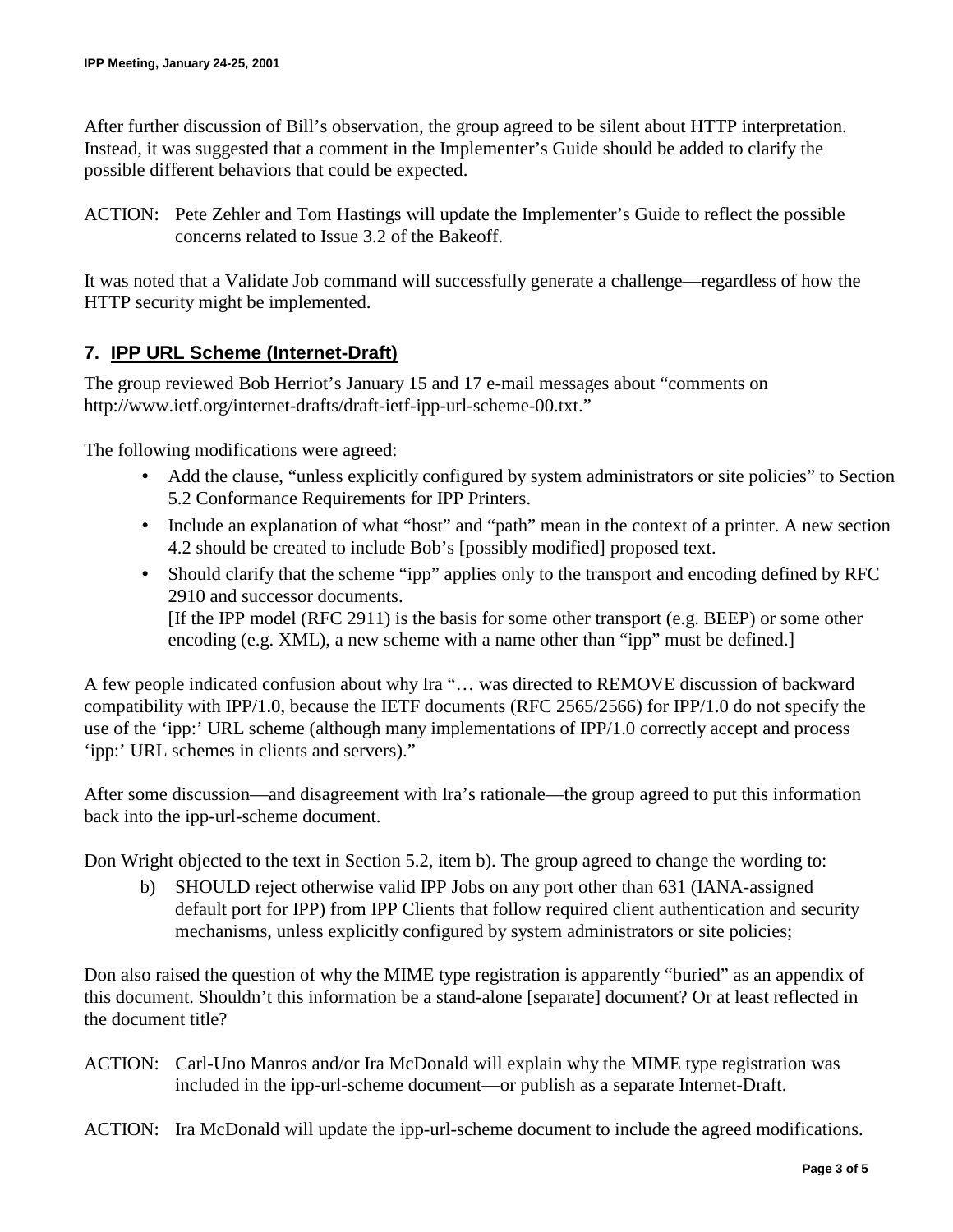## **8. SSDP Advertisement of IPP Printers**

Peter Zehler explained the proposed process of using SSDP to advertise—and discover—IPP Printers. Peter will be publishing a draft document that is planned to become a PWG specification.

## **9. PWG Media Size Name Project**

Ron Bergman reviewed his compilation of media sizes and names. He has created a document with this list, but he was unable to send it to the e-mail reflector. There was a very long discussion about how to label the various categories of Media Size names, what information should be conveyed in the document, and whether the origins of legacy names should be identified. There was also some concern about whether the proposed names should be easily parsed to generate the legacy names.

The set of names that Ron presented included Legacy Names (as previously used by DPA, Printer MIB, and other Standards Organizations), Alias Names (if commonly used shorter names exist), and Self-Describing Names (to be used by UPnP, and hopefully adopted by other organizations in the future) that include the size information in the name.

The convention used for Self-Describing Name was explained as follows:

If the name begins with "na-", then the units are 1/1000 inch. Otherwise, the units are 1/10 millimeter.

ACTION: Ron Bergman will update the document to reflect the modifications discussed at the meeting.

The question was raised about how the PWG would make this list more visible to other organizations for review of completeness and possible future update.

ACTION: After PWG approval of the Media Size/Name list, Don Wright will distribute the publication to other organizations and request feedback.

## **10. Registering Printer MIB and Bluetooth Print Document Formats as MIME Media Types**

The document containing the list of Printer MIB, UPnP, and Bluetooth Print Document Formats was reviewed. Tom Hastings (not present) had authored the document and requested input via e-mail on those entries that still need information. Tom had highlighted several issues/questions within the document, and the group discussed and attempted to resolve each of them. However in most cases, the attendees were unable to resolve—or adequately interpret—the issues.

Harry Lewis modified the document entries for which the attendees were able to provide information or close the issue. He will distribute the modified document to the PWG e-mail list [and for Tom's next revision.]

The group decided that the entry for HP's sPCL should be removed.